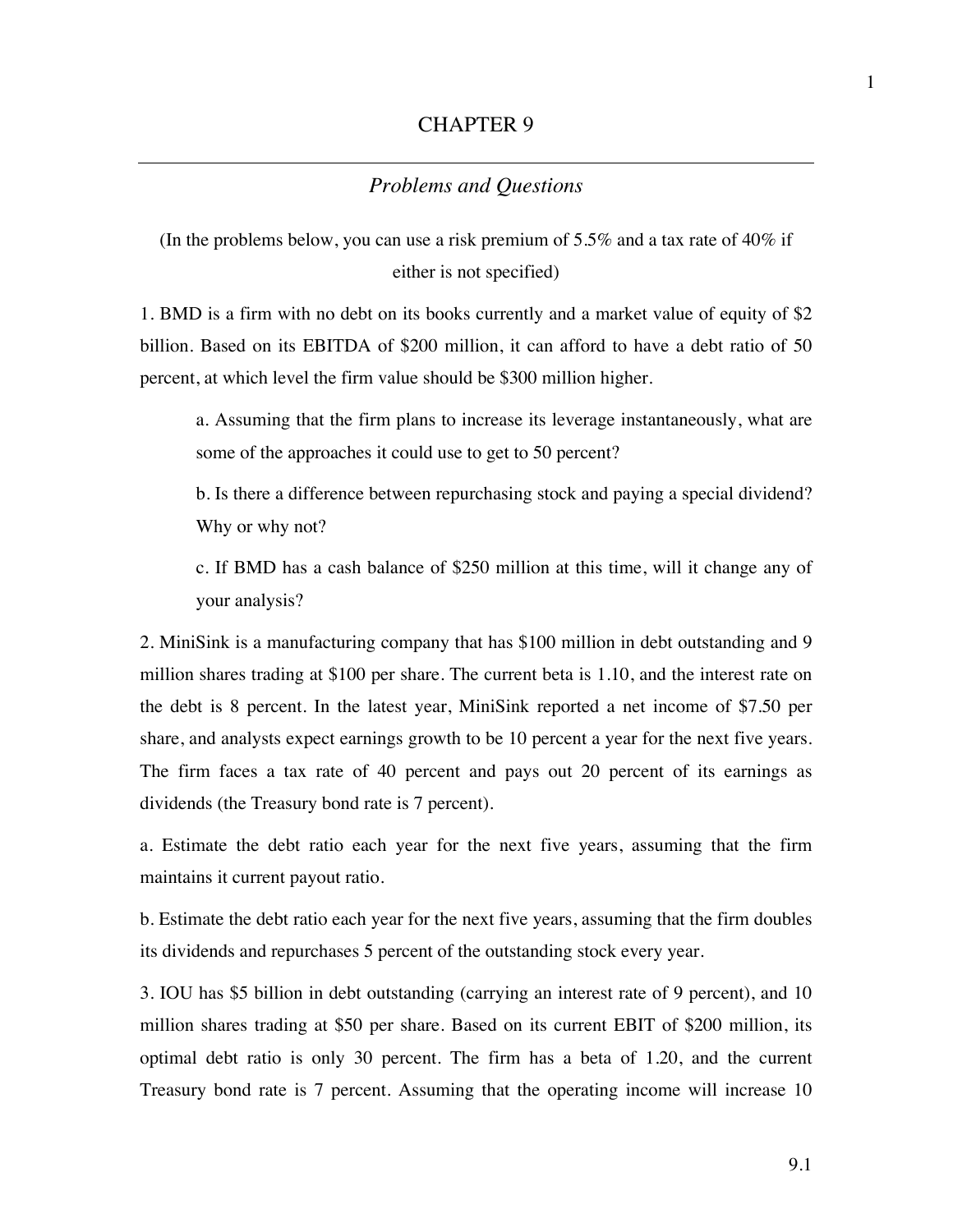percent a year for the next five years and that the firm's depreciation and capital expenditures both amount to \$100 million annually for each of the five years, estimate the debt ratio for IOU if it

a. maintains its existing policy of paying \$50 million a year in dividends for the next five years.

b. eliminates dividends.

4. DGF Corporation has come to you for some advice on how best to increase their leverage over time. In the most recent year, DGF had an EBITDA of \$300 million, owed \$1 billion in both book value and market value terms, and had a net worth of \$2 billion (the market value was twice the book value). It had a beta of 1.30, and the interest rate on its debt is 8 percent (the Treasury bond rate is 7 percent). If it moves to its optimal debt ratio of 40 percent, the cost of capital is expected to drop by 1 percent.

a. How should the firm move to its optimal? In particular, should it borrow money and take on projects or should it pay dividends/repurchase stock?

b. Are there any other considerations that may affect your decision?

5. STL has asked you for advice on putting together the details of the new debt issues it is planning to make. What information would you need to obtain to provide this advice?

6. Assume now that you have uncovered the following facts about the types of projects STL takes:

The projects are primarily infrastructure projects, requiring large initial investments and long gestation periods.

Most of the new projects will be in emerging markets, and the cash flows are expected to be in the local currencies, when they do occur.

• The magnitude of the cash flows will largely depend on how quickly the economies of the emerging markets grow in the long run.

How would you use this information in the design of debt?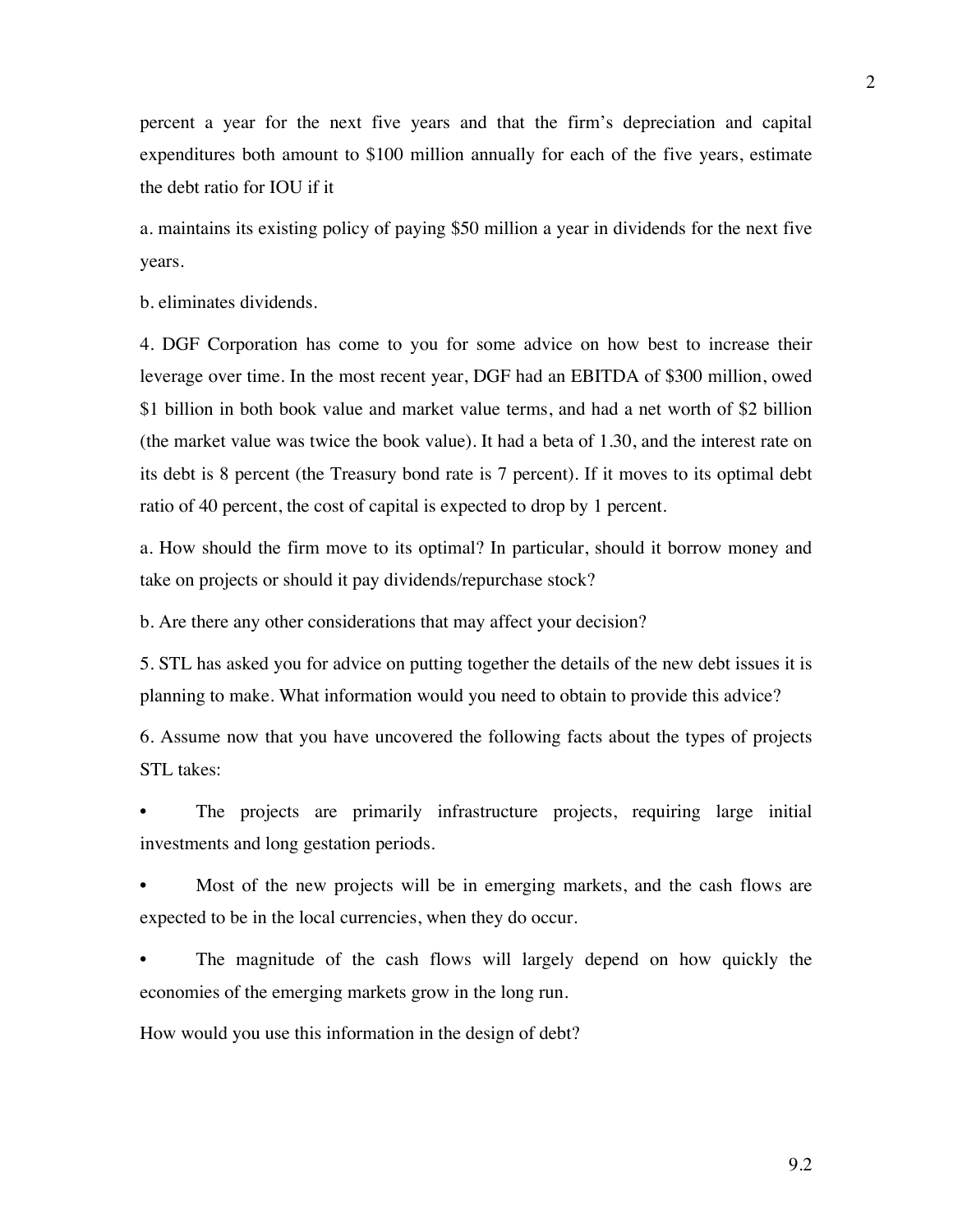7. You are attempting to structure a debt issue for Eaton Corporation, a manufacturer of automotive components. You have collected the following information on the market values of debt and equity for the past ten years:

| Year | Market Value of Equity | Debt       |
|------|------------------------|------------|
|      | $(in\, millions\,$ \$) | (in        |
|      |                        | million    |
|      |                        | $s\hat{s}$ |
| 1985 | 1,824.9                | 436        |
| 1986 | 2,260.6                | 632        |
| 1987 | 2,389.6                | 795        |
| 1988 | 1,960.8                | 655        |
| 1989 | 2,226                  | 836        |
| 1990 | 1,875.9                | 755        |
| 1991 | 2,009.7                | 795        |
| 1992 | 2,589.3                | 833        |
| 1993 | 3,210                  | 649        |
| 1994 | 3,962.7                | 1,053      |

In addition, you have the following information on the changes in long-term interest rates, inflation rates, gross national product (GNP), and exchange rates over the same period.

|      | Year   Long Bond Rate | <b>GNP</b> Growth | Weighted Dollar Inflation Rate |       |
|------|-----------------------|-------------------|--------------------------------|-------|
| 1985 | 11.40%                | $6.44\%$          | 125.95                         | 3.50% |
| 1986 | $9.00\%$              | 5.40%             | 112.89                         | 1.90% |
| 1987 | 9.40%                 | 6.90%             | 95.88                          | 3.70% |
| 1988 | 9.70%                 | 7.89%             | 95.32                          | 4.10% |
| 1989 | 9.30%                 | 7.23%             | 102.26                         | 4.80% |
| 1990 | 9.30%                 | 5.35%             | 96.25                          | 5.40% |
| 1991 | 8.80%                 | 2.88%             | 98.82                          | 4.20% |
| 1992 | 8.10%                 | 6.22%             | 104.58                         | 3.00% |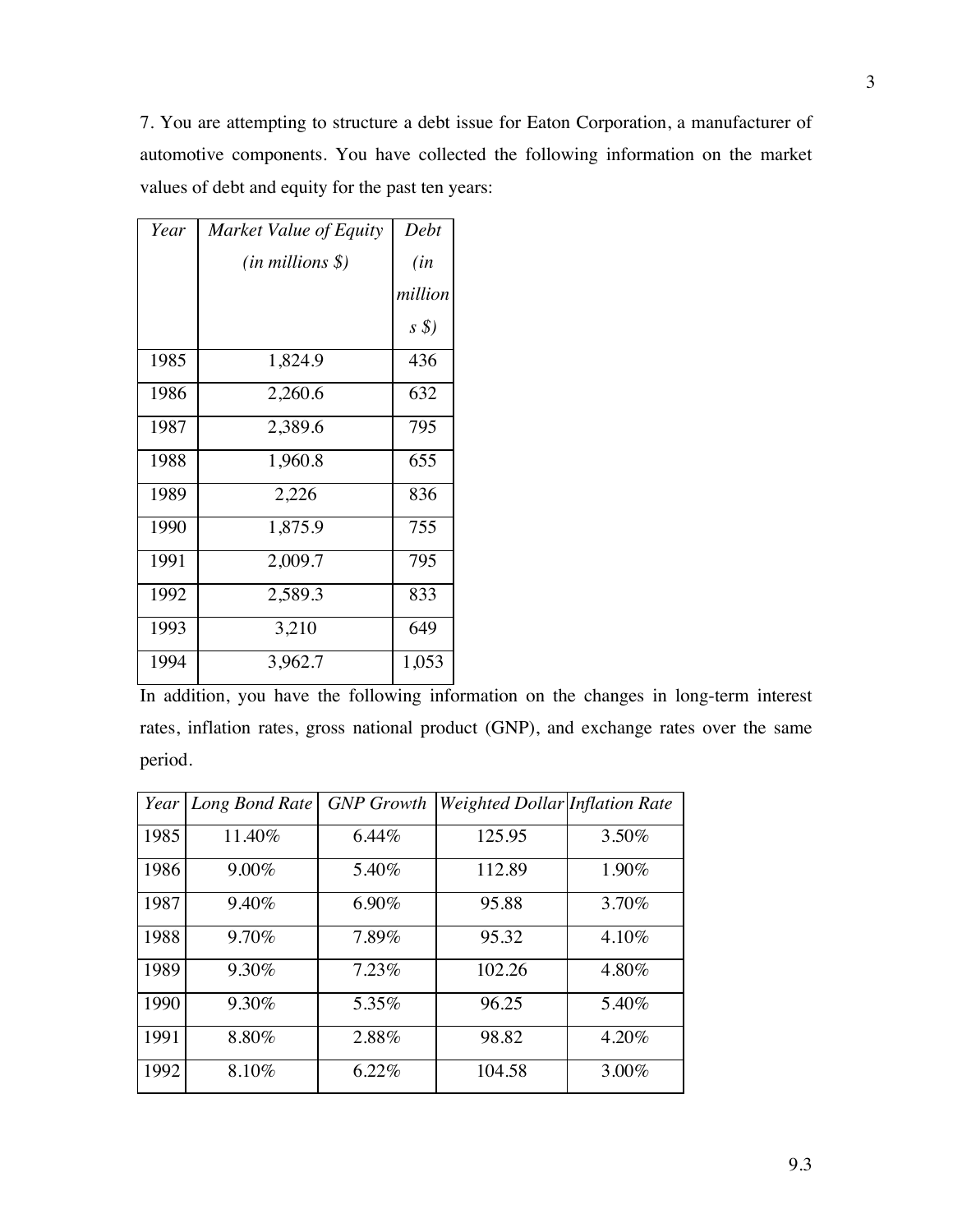| 1993 | $.20\%$ | 5.34% | 105 22 | 3.00%    |
|------|---------|-------|--------|----------|
| 1994 | $.00\%$ | 5.97% | 98.6   | $2.60\%$ |

Using this information,

a. Estimate the duration of this firm's projects. How would you use this information in designing the debt issue?

b. How cyclical is this company? How would that affect your debt issue?

c. Estimate the sensitivity of firm value to exchange rates. How would you use this information in designing the debt issue?

d. How sensitive is firm value to inflation rates? How would you use this information in designing the debt issue?

e. What factors might lead you to override the results of this analysis?

8. Repeat the analysis in Problem 7 for a private firm that has provided you with the following estimates of operating income for the ten years, for which you have the macroeconomic data:

| Year | <i><b>Operating</b></i> Income |
|------|--------------------------------|
|      | (in \$ thousands)              |
| 1985 | 463.05                         |
| 1986 | 411.696                        |
| 1987 | 483.252                        |
| 1988 | 544.633                        |
| 1989 | 550.65                         |
| 1990 | 454.875                        |
| 1991 | 341.481                        |
| 1992 | 413.983                        |
| 1993 | 567.729                        |
| 1994 | 810.968                        |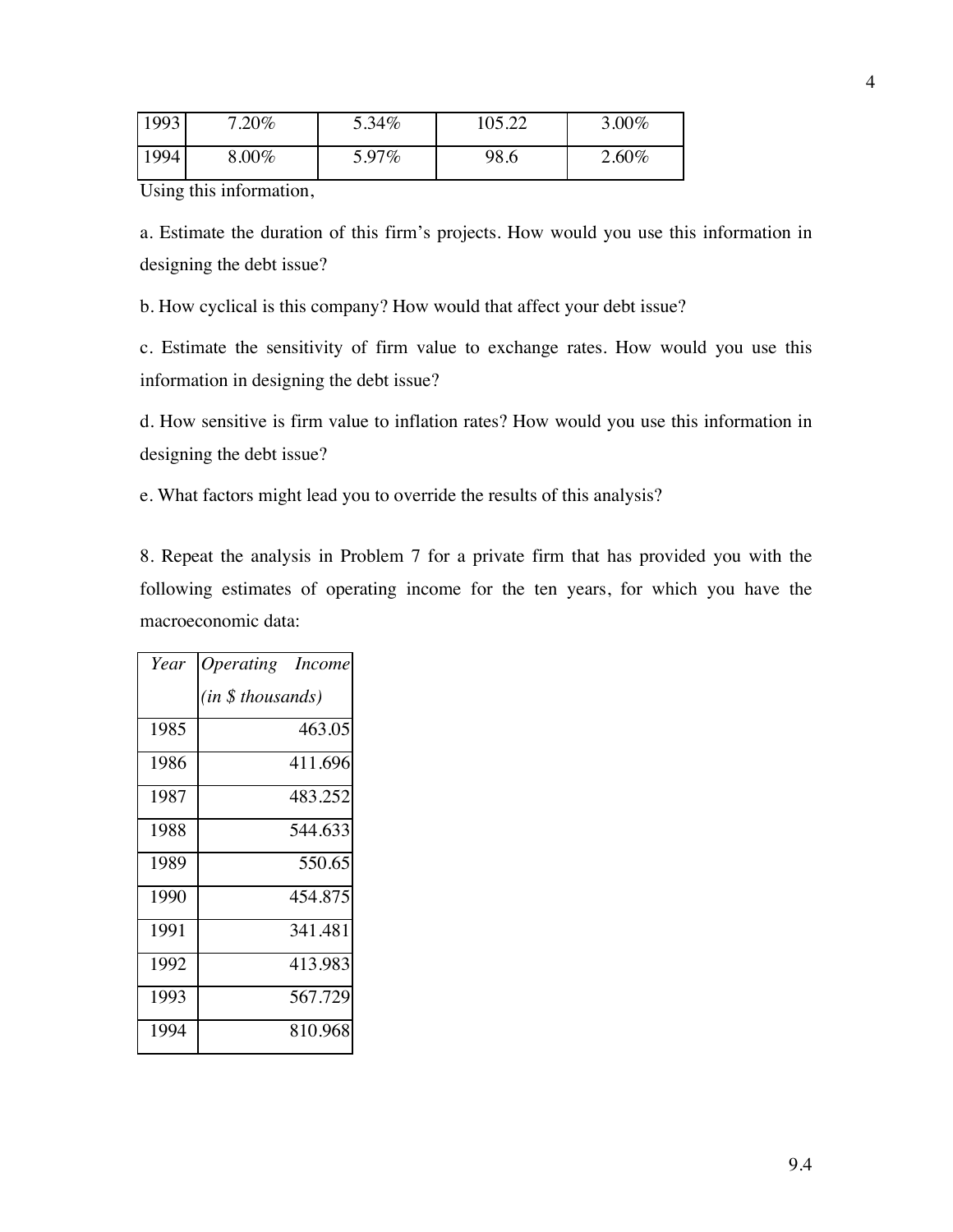9. Assuming that you do the analysis in Problem 8 with both firm value and operating income, what are the reasons for the differences you might find in the results, using each? When would you use one over the other?

10. Pfizer, a major pharmaceutical company, has a debt ratio of 10.30 percent and is considering increasing its debt ratio to 30 percent. Its cost of capital is expected to drop from 14.51 percent to 13.45 percent. Pfizer had an EBIT of \$2 billion in 1995, and a book value of capital (debt + equity) of approximately \$8 billion. It also faced a tax rate of 40 percent on its income. The stock in the firm is widely held, but the corporate charter includes significant antitakeover restrictions.

a. Should Pfizer move to its desired debt ratio quickly or gradually? Explain.

b. Given the choice in part **a**, explain how you would move to the optimal?

c. Pfizer is consider using the excess debt capacity for an acquisition. What are some of the concerns it should have?

11. Upjohn, also a major pharmaceutical company, is considering increasing its debt ratio from 11 percent to 40 percent, which is its optimal debt ratio. Its beta is 1.17, and the current Treasury bond rate is 6.50 percent. The return on equity was 14.5 percent in the most recent year, but it is dropping as health care matures as a business. The company has also been mentioned as a possible takeover target and is widely held.

a. Would you suggest that Upjohn move to the optimal ratio immediately? Explain.

b. How would you recommend that Upjohn increase its debt ratio?

12. U.S. steel companies have generally been considered mature in terms of growth and often take on high leverage to finance their plant and equipment. Steel companies in some emerging markets often have high growth rates and good growth prospects. Would you expect these companies to also have high leverage? Why or why not?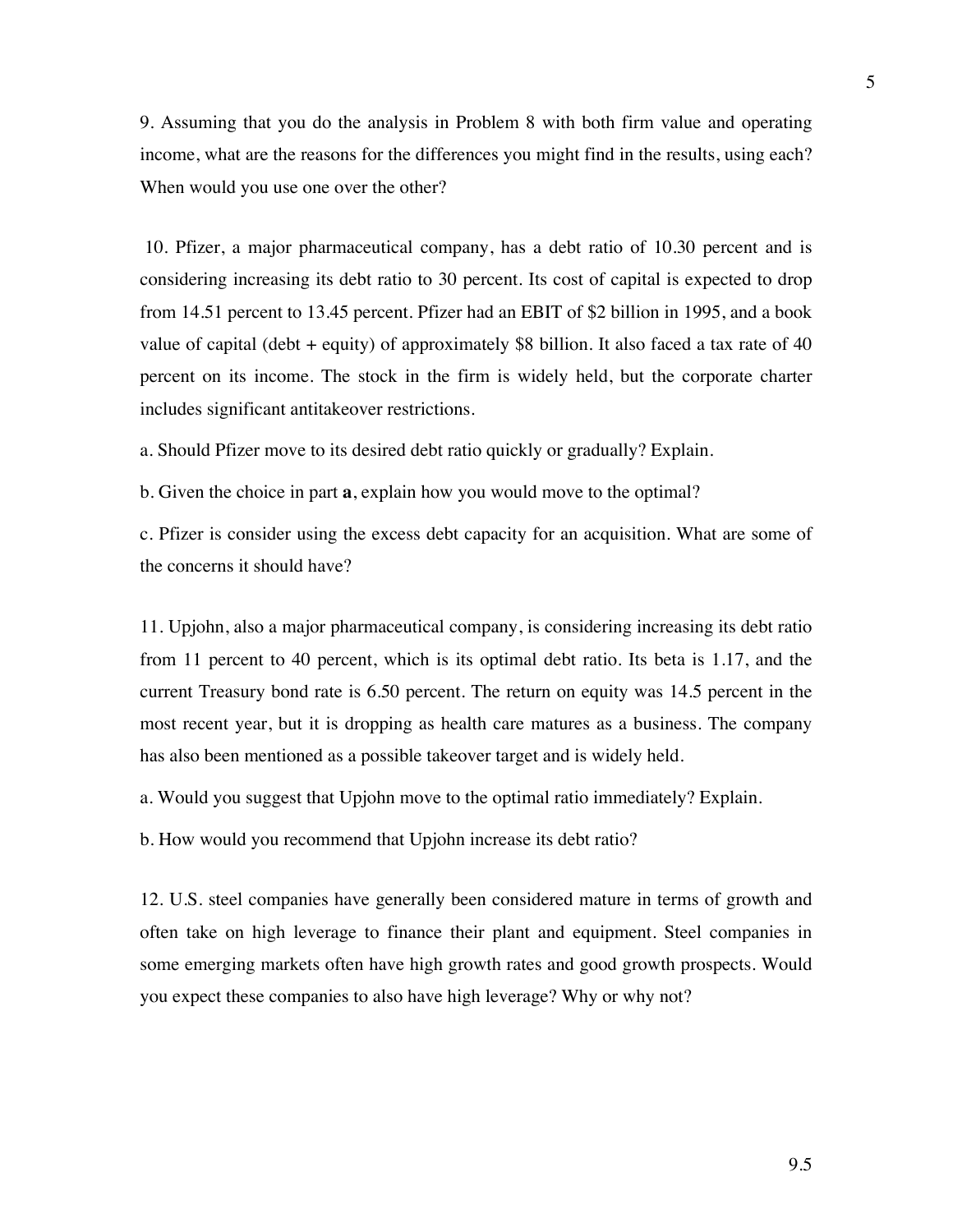13. You are trying to decide whether the debt structure that Bethlehem Steel has currently is appropriate, given its assets. You regress changes in firm value against changes in interest rates, and arrive at the following equation

Change in Firm Value =  $0.20\% - 6.33$  (Change in Interest Rates)

a. If Bethlehem Steel has primarily short-term debt outstanding, with a maturity of one year, would you deem the debt structure appropriate?

b. Why might Bethlehem Steel be inclined to use short-term debt to finance longer-term assets?

14. Railroad companies in the United States tend to have long-term, fixed rate, dollar denominated debt. Explain why.

15. The following table summarizes the results of regressing changes in firm value against changes in interest rates for six major footwear companies:

| Company            | Intercept $(a)$ | Slope Coefficient $(b)$ |
|--------------------|-----------------|-------------------------|
| LA Gear            | $-0.07$         | $-4.74$                 |
| Nike               | 0.05            | $-11.03$                |
| <b>Stride Rite</b> | 0.01            | $-8.08$                 |
| Timberland         | 0.06            | $-22.50$                |
| Reebok             | 0.04            | $-4.79$                 |
| Wolverine          | 0.06            | $-2.42$                 |

Change in Firm Value  $= a + b$ (Change in Long-Term Interest Rates)

a. How would you use these results to design debt for each of these companies?

b. How would you explain the wide variation across companies? Would you use the average across the companies in any way?